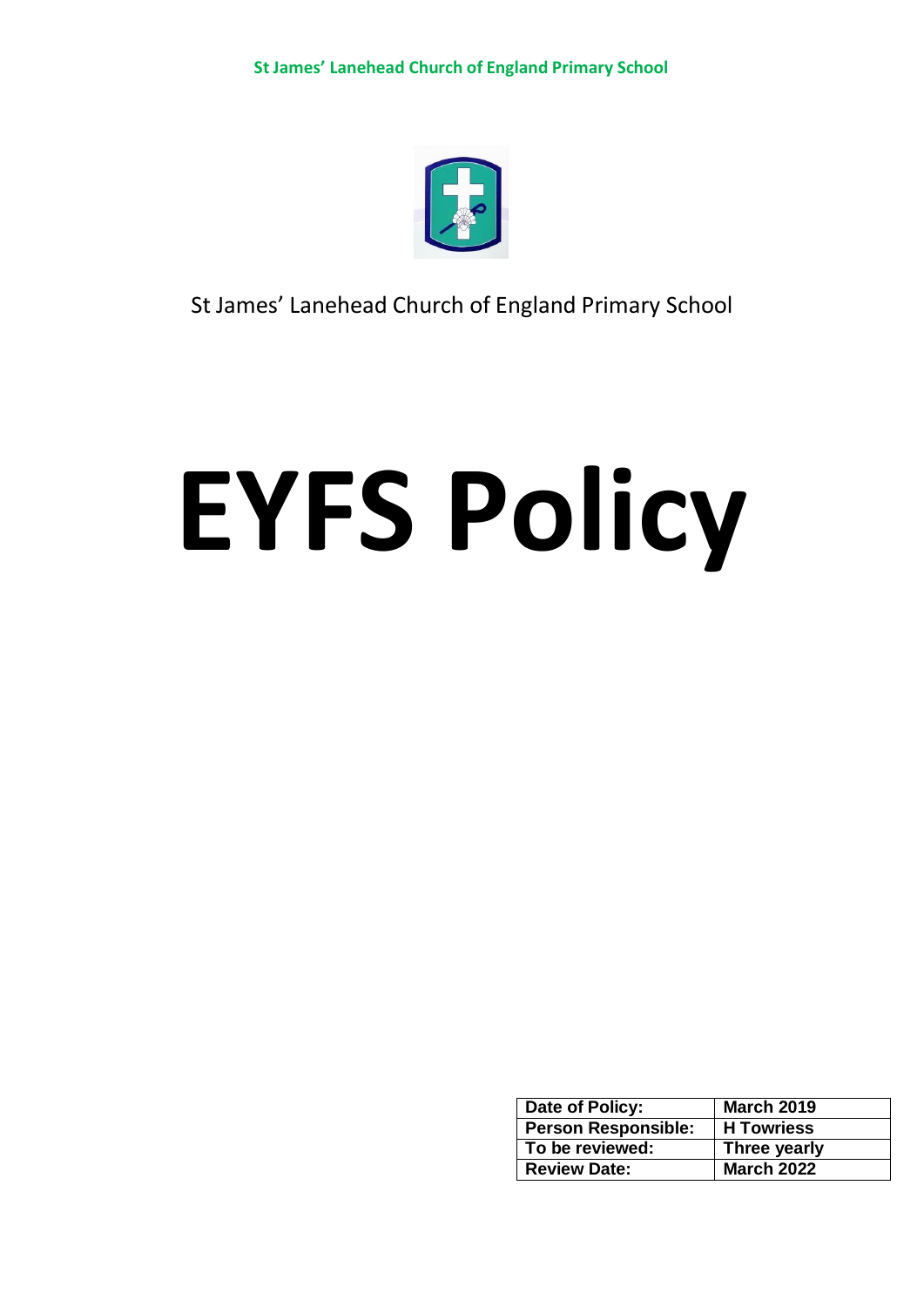

**St James` Lanehead C of E (VA) Primary School**

**Mission Statement**

*Our church school seeks to inspire each individual to flourish, grow and learn with Jesus at the heart of all we do.*

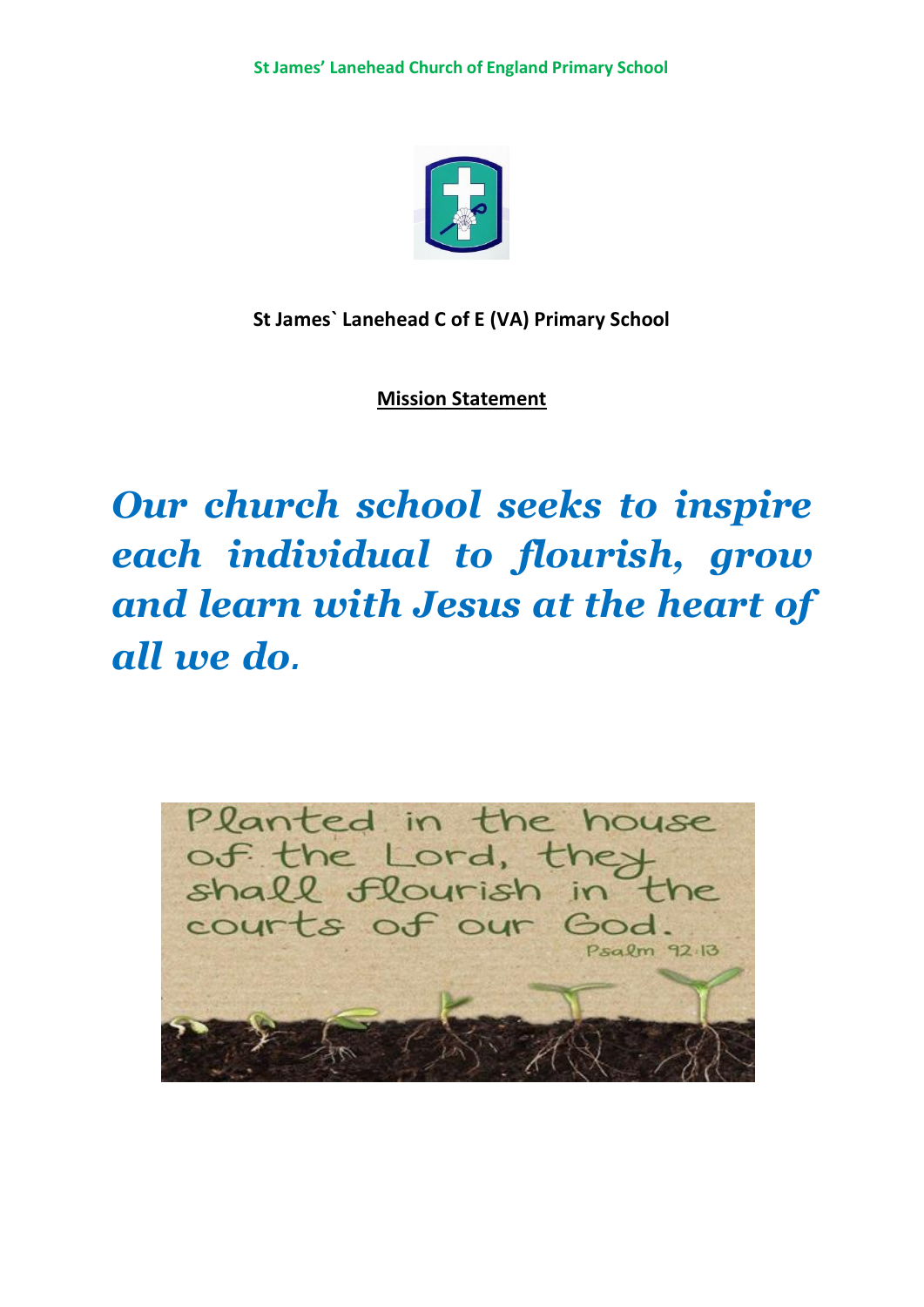

"Love the Lord your God with all your heart, soul and mind. Love others as much as you love yourself." Matthew 22, 37-39 CEV

We try to follow the teaching of Jesus, treating others as we would like to be treated ourselves

## **Early Years Foundation Stage Policy**

"Every child deserves the best possible start in life and the support that enables them to fulfil their potential. Children develop quickly in the early years and a child's experiences between birth and age five have a major impact on their future life chances. A secure, safe and happy childhood is important in its own right. Good parenting and high quality early learning together provide the foundation children need to make the most of their abilities and talents as they grow up." (Statutory Framework for the Early Years Foundation Stage).

#### **Introduction**

Early Years education is the foundation upon which young children build the rest of their schooling. It is a holistic education that encompasses all learning and development. This policy outlines the purpose, nature and management of the Early Years Foundation Stage (EYFS) at St James' Lanehead C.E. Primary School.

The implementation of this policy is the responsibility of practitioners working in the EYFS setting, including both teaching and non-teaching adults.

In the policy the term 'setting' refers to the Early Years educational provision at St James' Lanehead C.E. Primary School. This is available to children who enter school from September of the academic year in which they will turn five years old. These children are in the final year of the EYFS. In the National Curriculum this is referred to as the Reception Year.

In the policy the term 'practitioner' refers to the members of staff working with children within the setting.

# **Aims of the Early Years Foundation Stage**

In the EYFS setting at St James' Lanehead C.E. Primary School we believe that all children are entitled to the best possible start in their school life, both intellectually and emotionally, in order to enable them to develop their full potential.

We aim to support each child's welfare, learning and developmental needs by:

• Recognising that all children are unique and special.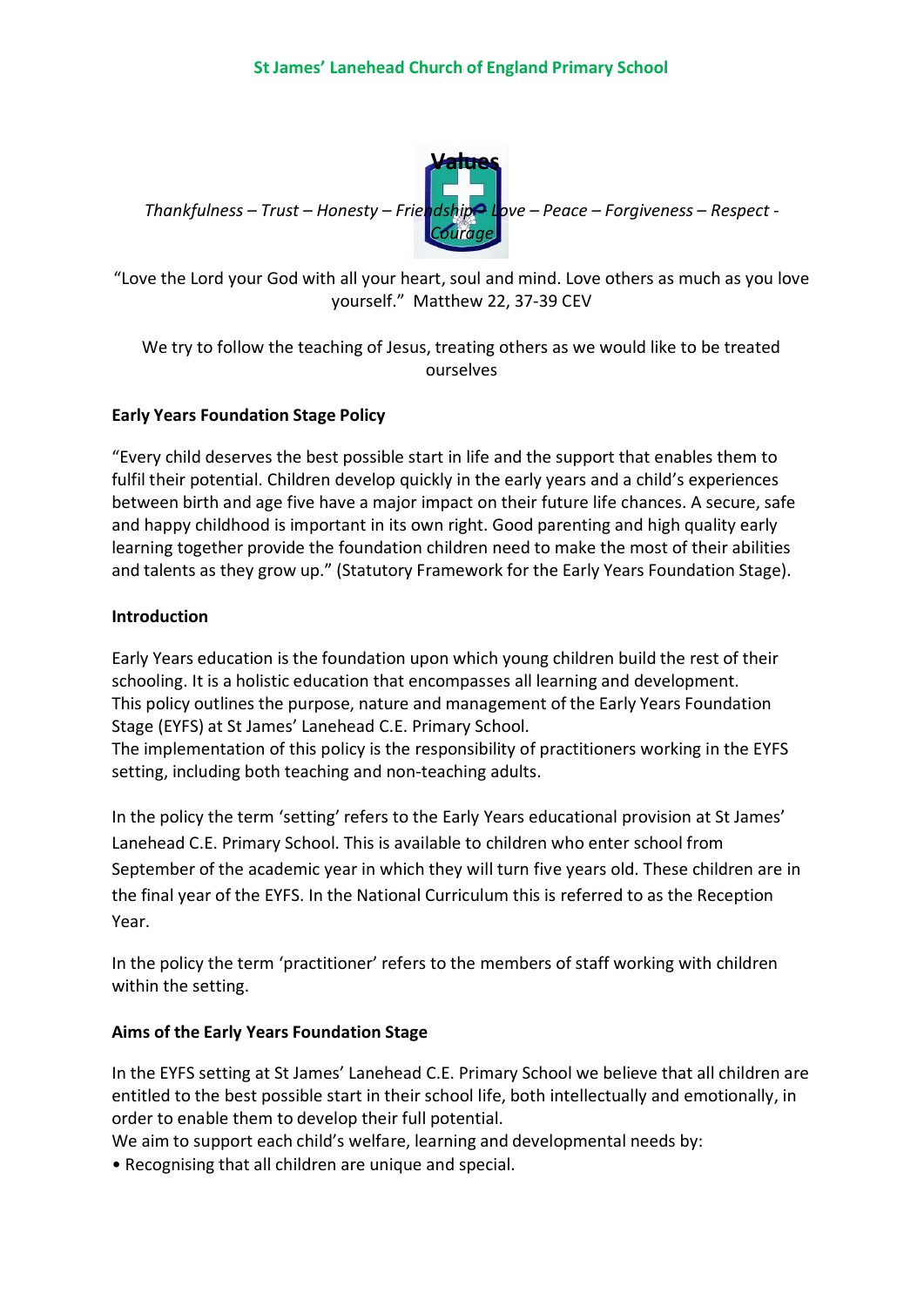# **St James' Lanehead Church of England Primary School**

• Understanding that children develop in individual ways and at varying rates - physically, cognitively, linguistically, socially and emotionally

• Providing a safe, secure and caring environment where children feel happy and know that they are valued by the practitioners looking after them.

• Fostering and nurturing children's self-confidence and self-esteem through their developing awareness of their own identity and role within the community.

• Teaching them to express and communicate their needs and feelings in appropriate ways.

• Encouraging children's independence and decision-making, supporting them to learn through their mistakes.

• Developing children's understanding of social skills and the values and codes of behaviour required for people to work together harmoniously.

• Supporting children to develop care, respect and appreciation for others, including those with beliefs, cultures and opinions differ to their own.

• Understanding the importance of play in children's learning and development. Providing learning experiences in play which reflect children's personal interests and areas of curiosity in order to encourage and develop their natural desire, interest, excitement and motivation to learn.

• Providing experiences which build on children's existing knowledge and understanding in order to challenge, stimulate and extend their learning and development.

• Providing effective learning opportunities in a range of environments, inside and outside.

### **The Early Years Foundation Stage framework**

The Early Years Foundation Stage (EYFS) applies to children from birth to the end of the reception year. At St James' Lanehead C.E. School we are committed to underpinning our provision with the four themes of the Early Years Foundation Stage in our Reception Class.

- A Unique Child
- Positive Relationships
- Enabling Environments
- Learning and Development

#### **A Unique Child**

At St James' Lanehead C.E. we recognise that children learn and develop in different ways and at different rates and this is reflected in our provision. The characteristics of effective learning support the child to become a motivated and effective learner. Children will play and explore and 'have a go 'at using all available resources; developing their experiences. Children will develop resilience and enjoy achievements through active learning and will make links, explore their ideas and strategies for problem solving through creating and thinking critically. Practitioners support the children in developing all these characteristics through playing alongside children and, where necessary, scaffolding and supporting their thoughts. Children are treated fairly regardless of race, religion, gender or abilities. We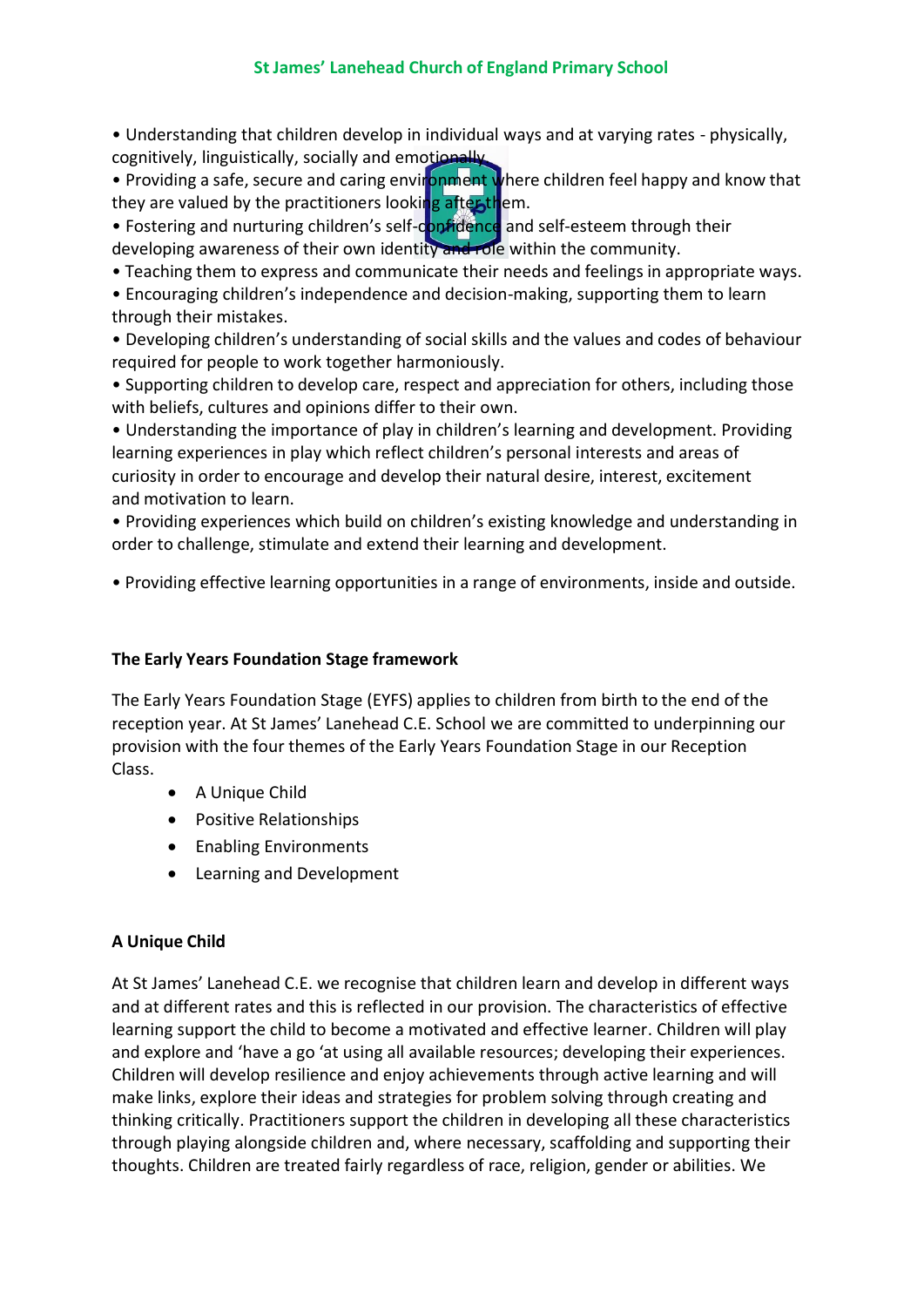welcome all children and families into our settings so that they feel included, safe and valued.

It is important to us that all children at St James' Lanehead C.E. are 'safe'. We aim to educate children on boundaries, rules and limits and to help them understand why they exist. We provide children with choices to help them to develop these important life skills. Children should be allowed to take risks, but need to be taught how to recognise and avoid hazards, both within school and in the wider environment. We encourage a healthy lifestyle including taking exercise and eating healthy food.

## **Positive Relationships**

We aim to promote positive relationships between staff, parents and children. Children are taught how to deal with difficult situations and relationships through PSED in addition to their daily interactions with adults and other children. We recognise that parents are the child's first educators and their importance for the child's welfare and education is paramount. All children are greeted as they come into the classroom and have a familiar routine with a key worker. Staff will work with each child either on a one to one basis, in a small group or as part of a larger group. They are able to build up confidence, rapport and respect with each child so that the children feel safe, happy and enjoy their time at St James' Lanehead C.E. Primary School

#### **Environment**

In EYFS at St James' Lanehead C.E. we recognise the importance of a rich learning environment both inside and outside. There are areas where the children can be active, be quiet and rest. The environment is set up in learning areas, where children are able to find and locate equipment and resources independently. Children have access to an enclosed outdoor learning area too. This has a positive effect on the children's development. Being outdoors offers opportunities for doing things in different ways and on different scales than when indoors. It offers the children the opportunity to explore, use their senses and be physically active and exuberant. As far as possible we offer the same opportunities and areas of learning in all of our environments and the children have free flow between different areas. We observe the children during CIL (child initiated learning) and offer additional resources and support to enrich their learning. To ensure that we meet the individual needs of all of our children we make regular observations of the children's interactions, interests, skills, and development of concepts. These observations are used to inform our planning for groups of children, for individuals and our provision for resources as appropriate.

#### **Learning and Development**

There are seven areas of Learning and Development which are interconnected. Three areas (the prime areas) are crucial to develop lifelong learning and to help children form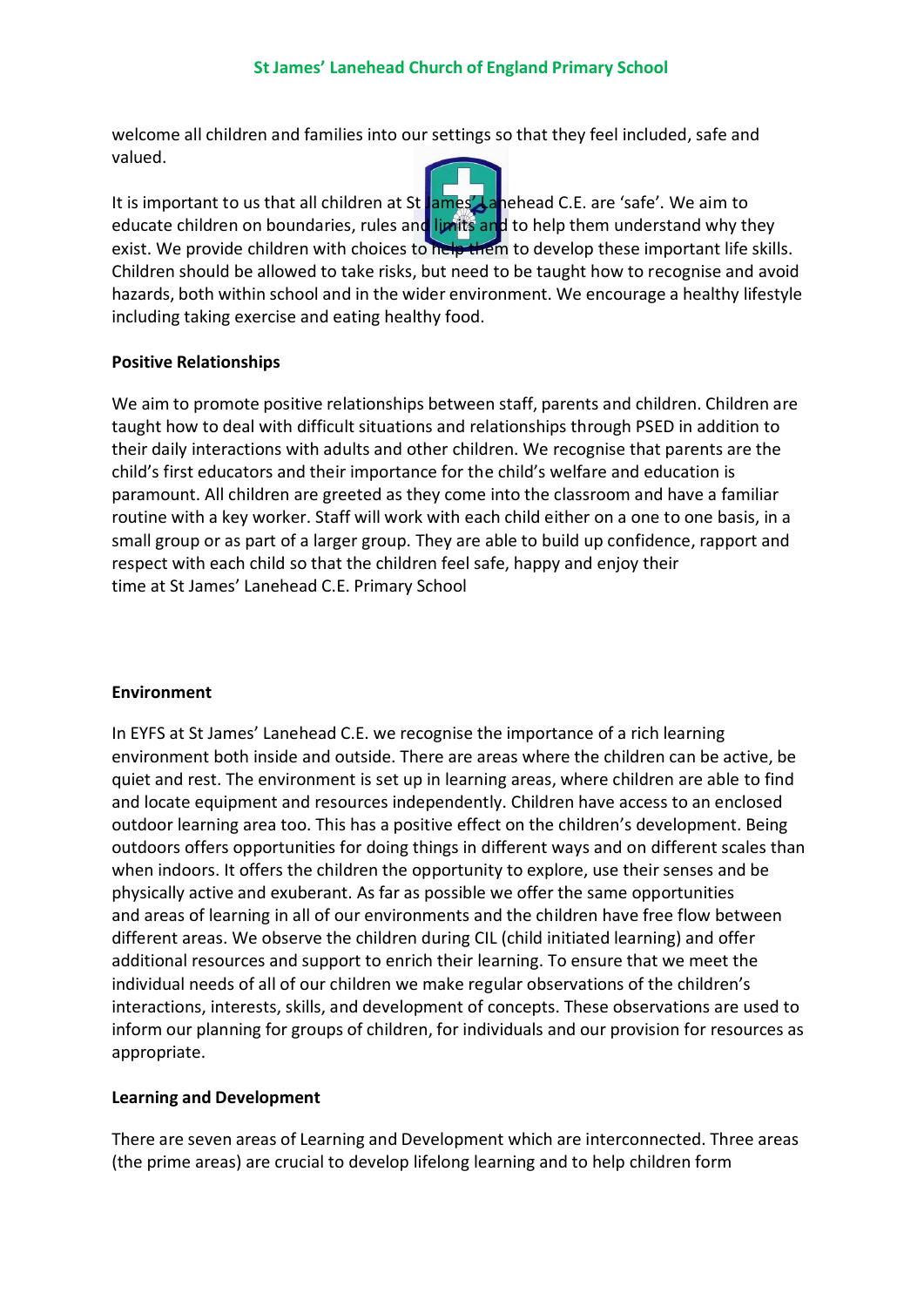relationships.

• Personal, Social and Emotional Development – children develop confidence and selfesteem, learn how to manage feelings and respect others.

• Communication and Language – children have opportunities to speak and listen in a range of situations and experience a rich language environment.

• Physical Development – children have opportunities to be active and develop coordination (both gross motor and fine motor); they learn about healthy choices. The prime areas are strengthened and applied through four specific areas:

• Literacy – involves children learning how letters link to the sounds and begin to read and write.

• Mathematics – children have opportunities to develop counting and calculation skills, to use numbers in everyday activities and recognise and describe shapes and measures.

• Understanding of the World – children have opportunities to find out about people and communities, the environment and technology.

• Expressive Arts and Design – involves exploring feelings and ideas through music, dance, role play and design.

# **Active Learning through Play**

At St James' Lanehead C.E. Primary School we recognise that young children learn best when they are active. We understand that active learning involves other people, objects, ideas and events that engage and involve children for sustained periods. Therefore, we believe that Early Years education should be as practical as possible and our EYFS setting has an ethos of learning through play. We recognise the importance of children's play. It is an essential and rich part of their learning process, supporting them in all areas of development. Play is a powerful motivator encouraging children to be creative and to develop their ideas, understanding and language. Play is also flexible and able to suit the preferred learning style of the child. It can provide multiple ways for children to learn a variety of different skills and concepts.

In the EYFS setting at St James' Lanehead C.E. Primary School practitioners provide both structured and unstructured play opportunities inside and outside. These activities are designed to engage children in practical, first-hand experiences which will support children to discover, explore, investigate, develop their personal interests and areas of curiosity, and help to make sense of the world around them as they begin to understand specific concepts. Play opportunities are also set up to provide children with opportunities to apply newly acquired knowledge, demonstrating their skills and level of understanding. In providing these active learning opportunities through play we understand the central position of play within the EYFS framework.

# **Assessment and Record Keeping**

Ongoing assessment is an essential aspect of the effective running of the EYFS setting at St James' Lanehead C.E. Primary School. Regular, planned and focused assessments are made of children's learning and individual needs. A record of each child's progress in all areas of their learning is kept by retaining and filing their assessment data.

The main EYFS assessment method is through practitioners' observations of children in different teaching and learning contexts, including both adult focused activities and child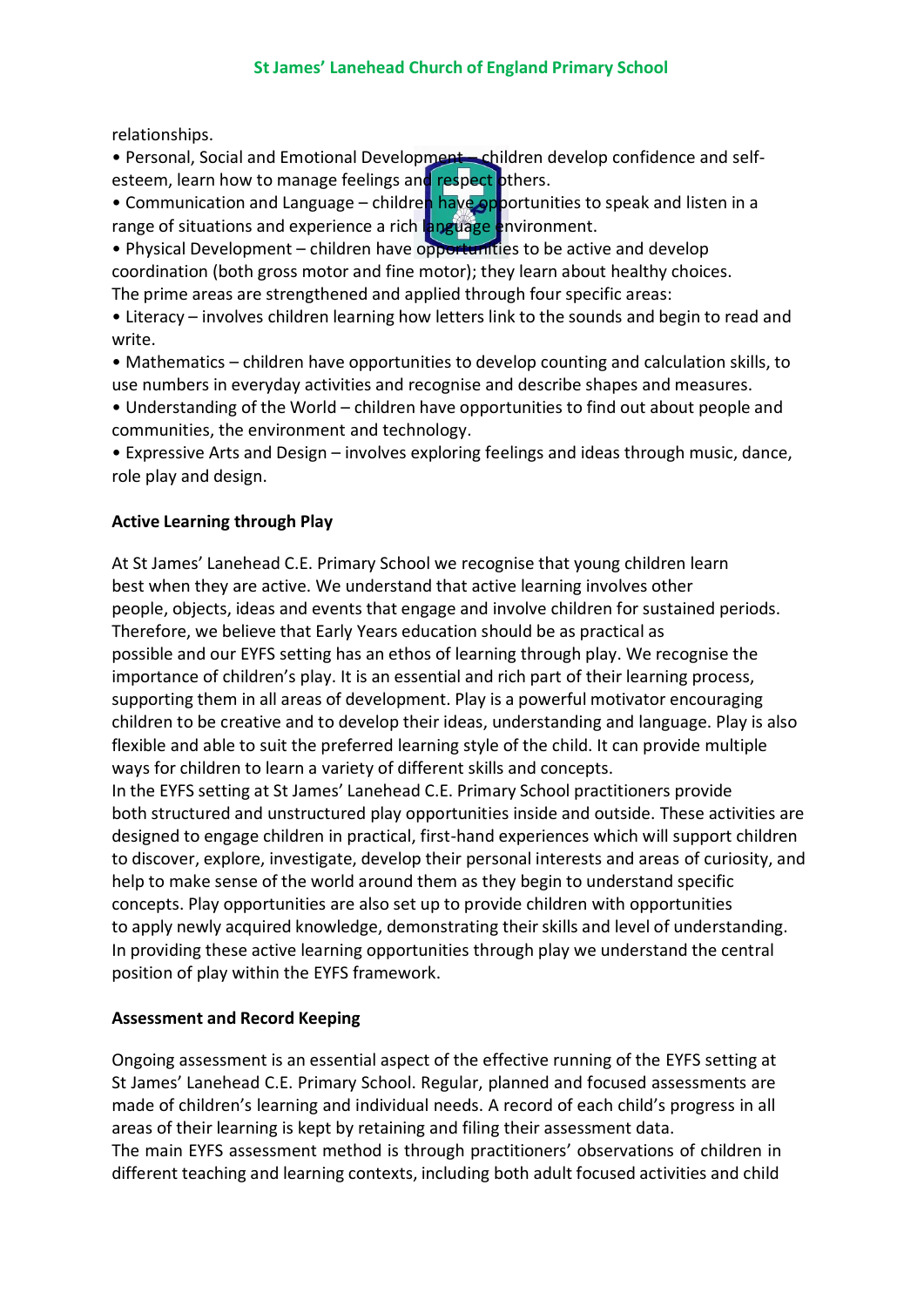initiated play. Observations take place on a daily basis (both formally and informally). Practitioners make time to carry out planned observations of individuals and groups of children regularly. They also make spontaneous observations in order to capture significant moments of children's learning. Observations are recorded in different formats (e.g. using software, narrative style, post-it notes, whole class grids, photographs). All practitioners are involved in observing children. Practitioners use observations to support their developing knowledge of individual children. It informs them of children's abilities, needs, interests, play schemas and learning styles. Observations are evaluated, children's learning priorities are identified and relevant learning opportunities are planned to support children to make the next steps and progress. Other methods of assessing children in the EYFS setting include engaging alongside children in their play, annotation of children's written work, talking with children about their task or play and in Learning Journeys. Learning Journeys record children's progress over the academic year in all Areas of Learning and Development of the EYFS framework. Samples of children's work are gathered, along with photographic evidence and observations. There is continuous monitoring and assessment of each child's development using the new Early Years Foundation Stage Profile. This is updated each half term to track individual Progress and the findings are moderated across the two classes and within local clusters. At the end of the year it provides a summary of every child's development and learning achievements.

Baseline assessment is carried out using the EYFS Profile during the children's first two weeks upon entering the setting. Judgments made on children's development in the Profile are based on practitioners' evidence of children's behaviour observed in their self-initiated activities across all Areas of Learning and Development.

# **Cameras, Mobile Phones and Devices**

St James' Lanehead C of E Primary School is committed to keeping pupils safe by ensuring that electronic devices such as cameras, phones and tablets are used in an appropriate manner. School will therefore ensure that:

- parental consent is obtained to take and use photographs and/or videos of children
- parental consent is obtained for photographs to be taken by the media for use in relation to promoting or publishing the school
- separate parental consent is obtained if any other agency requests to take photographs of any child
- parental consent will be valid for 5 years but may be sought more regularly at the discretion of the headteacher
- images will be uploaded to, and stored in a secure place for a relevant amount of time, this may be for longer than the child is at school if appropriate
- photographs and videos of children are only taken to provide evidence of their achievements for developmental records or for other school related purposes
- staff, visitors, volunteers and students do not use their own mobile phones to take or record any images of children
- the school's digital camera/s or memory cards must not leave the school setting unless this is agreed by the headteacher for official school business
- photos are printed/uploaded in the setting by staff and once done images are then immediately removed from the cameras memory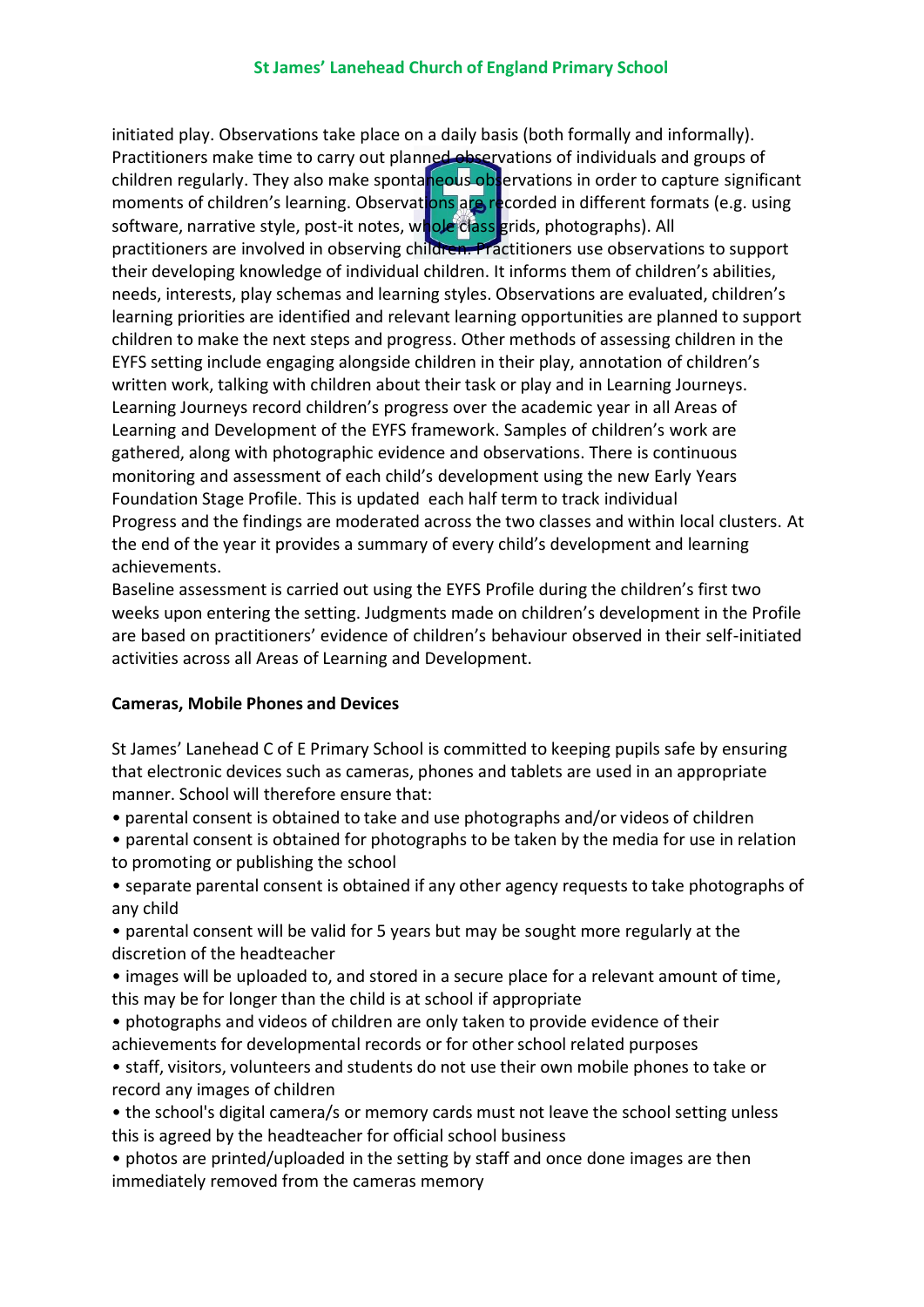• parents are reminded frequently of the risks associated with posting images of children to social media

• parents are reminded frequently that they are not permitted to distribute or post images that contain children other than their own △

• staff, volunteers and visitors will not use mobile phones in toilets or changing areas

• The Code of Conduct and/or Acceptable Use/Behaviour Policy will outline when and where staff, volunteers and visitors can use their mobile phones

• All staff, volunteers and visitors will adhere to the above policies and failure to do so will be addressed appropriately by the headteacher and/or the Governing Body

• Pupils' use of mobile phones and other devices will be managed under the school's Home/School Agreement/Acceptable Use/Behaviour Policy/Online Safety Policy/Mobile Phone Policy

• DFE Advice; Searching, Screening and Confiscation is followed where there is a need to search a pupil for a mobile device

# **Planning**

The EYFS framework provides a long term plan to follow by ensuring that all Early Learning Goals are covered throughout the academic year. Medium term planning is created with all early years practitioners involvement and takes into account the individual children's learning and developmental needs. All Areas of Learning and Development are planned for and available to access within the setting. The learning opportunities provided include a range of adult focused and child initiated activities indoors. The setting also makes use of the outdoor environment to develop teaching and learning. We value all areas of learning and development and understand that they are inter-connected. Children and parents are encouraged to be involved in the next steps for learning through the children's Learning Journeys.

Child-initiated learning is an important part of our daily routine at St James' Lanehead C.E. and whenever possible adult–directed activities are play based, active and related to the interests of the children. We aim to help children with their learning through observing, getting involved in their play, supporting their thinking and asking open questions. Educational visits within the local community and further afield are also planned to support children's learning within the classroom.

# **Parents as Partners**

At St James' Lanehead C.E. Primary School we recognise the importance of establishing positive relationships with parents, as highlighted by the EYFS framework. We understand that an effective partnership between school and home will have a positive impact on